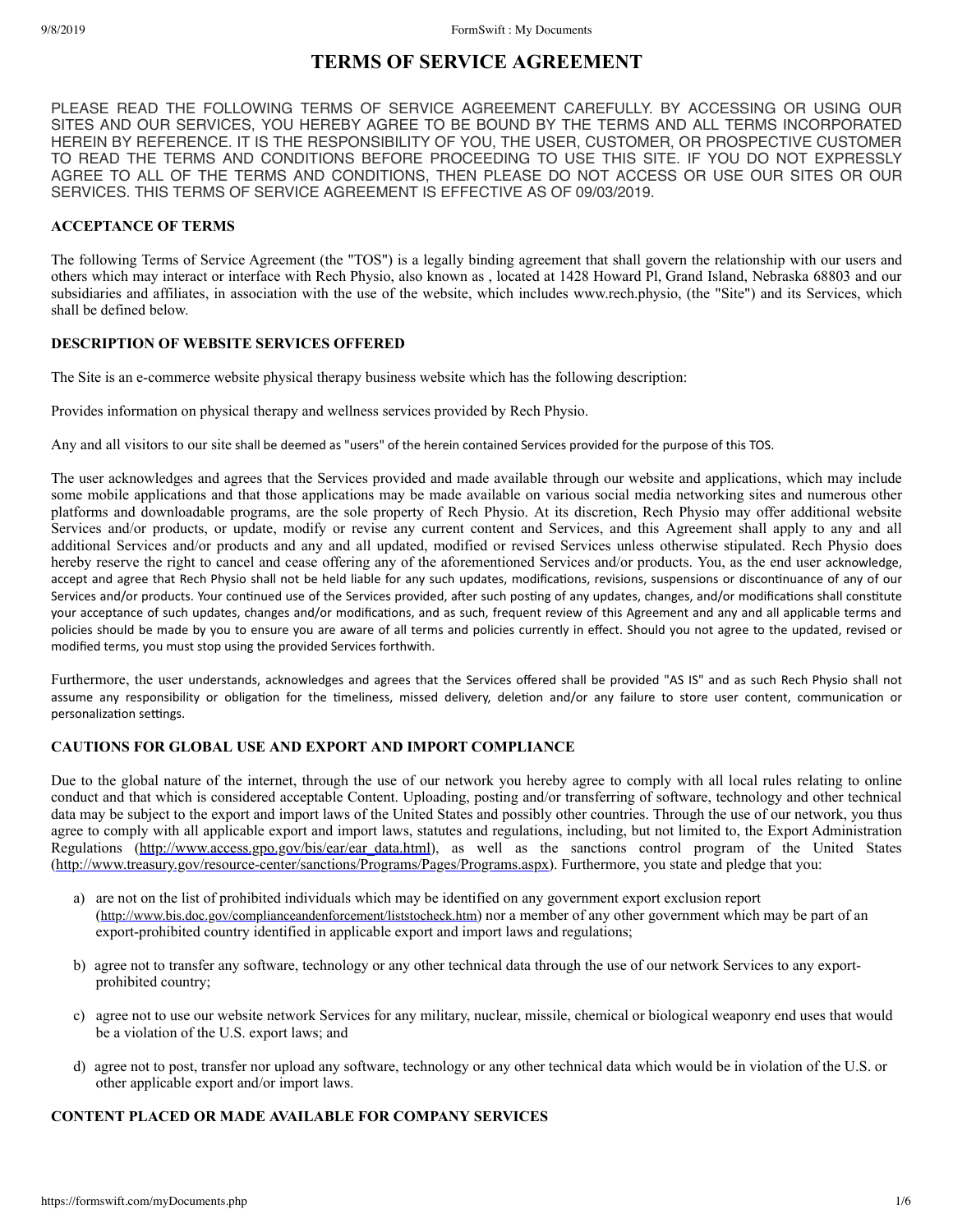#### 9/8/2019 FormSwift : My Documents

Rech Physio shall not lay claim to ownership of any content submitted by any visitor or user, nor make such content available for inclusion on our website Services. Therefore, you hereby grant and allow for Rech Physio the below listed worldwide, royalty-free and non-exclusive licenses, as applicable:

- a) The content submitted or made available for inclusion on the publicly accessible areas of Rech Physio's sites, the license provided to permit to use, distribute, reproduce, modify, adapt, publicly perform and/or publicly display said Content on our network Services is for the sole purpose of providing and promoting the specific area to which this content was placed and/or made available for viewing. This license shall be available so long as you are a member of Rech Physio's sites, and shall terminate at such time when you elect to discontinue your membership.
- b) Photos, audio, video and/or graphics submitted or made available for inclusion on the publicly accessible areas of Rech Physio's sites, the license provided to permit to use, distribute, reproduce, modify, adapt, publicly perform and/or publicly display said Content on our network Services are for the sole purpose of providing and promoting the specific area in which this content was placed and/or made available for viewing. This license shall be available so long as you are a member of Rech Physio's sites and shall terminate at such time when you elect to discontinue your membership.
- c) For any other content submitted or made available for inclusion on the publicly accessible areas of Rech Physio's sites, the continuous, binding and completely sub-licensable license which is meant to permit to use, distribute, reproduce, modify, adapt, publish, translate, publicly perform and/or publicly display said content, whether in whole or in part, and the incorporation of any such Content into other works in any arrangement or medium current used or later developed.

Those areas which may be deemed "publicly accessible" areas of Rech Physio's sites are those such areas of our network properties which are meant to be available to the general public, and which would include message boards and groups that are openly available to users.

#### **CONTRIBUTIONS TO COMPANY WEBSITE**

Rech Physio provides an area for our users to contribute feedback to our website. When you submit ideas, documents, suggestions and/or proposals ("Contributions") to our site, you acknowledge and agree that:

- a) your contributions do not contain any type of confidential or proprietary information;
- b) shall not be liable or under any obligation to ensure or maintain confidentiality, expressed or implied, related to any Contributions;
- c) shall be entitled to make use of and/or disclose any such Contributions in any such manner as they may see fit;
- d) the contributor's Contributions shall automatically become the sole property of ; and
- e) is under no obligation to either compensate or provide any form of reimbursement in any manner or nature.

#### **INDEMNITY**

All users herein agree to insure and hold Rech Physio, our subsidiaries, affiliates, agents, employees, officers, partners and/or licensors blameless or not liable for any claim or demand, which may include, but is not limited to, reasonable attorney fees made by any third party which may arise from any content a user of our site may submit, post, modify, transmit or otherwise make available through our Services, the use of Services or your connection with these Services, your violations of the Terms of Service and/or your violation of any such rights of another person.

#### **COMMERCIAL REUSE OF SERVICES**

The user herein agrees not to replicate, duplicate, copy, trade, sell, resell nor exploit for any commercial reason any part, use of, or access to 's sites.

#### **MODIFICATIONS**

Rech Physio shall reserve the right at any time it may deem fit, to modify, alter and or discontinue, whether temporarily or permanently, our service, or any part thereof, with or without prior notice. In addition, we shall not be held liable to you or to any third party for any such alteration, modification, suspension and/or discontinuance of our Services, or any part thereof.

#### **ADVERTISERS**

Any correspondence or business dealings with, or the participation in any promotions of, advertisers located on or through our Services, which may include the payment and/or delivery of such related goods and/or Services, and any such other term, condition, warranty and/or representation associated with such dealings, are and shall be solely between you and any such advertiser. Moreover, you herein agree that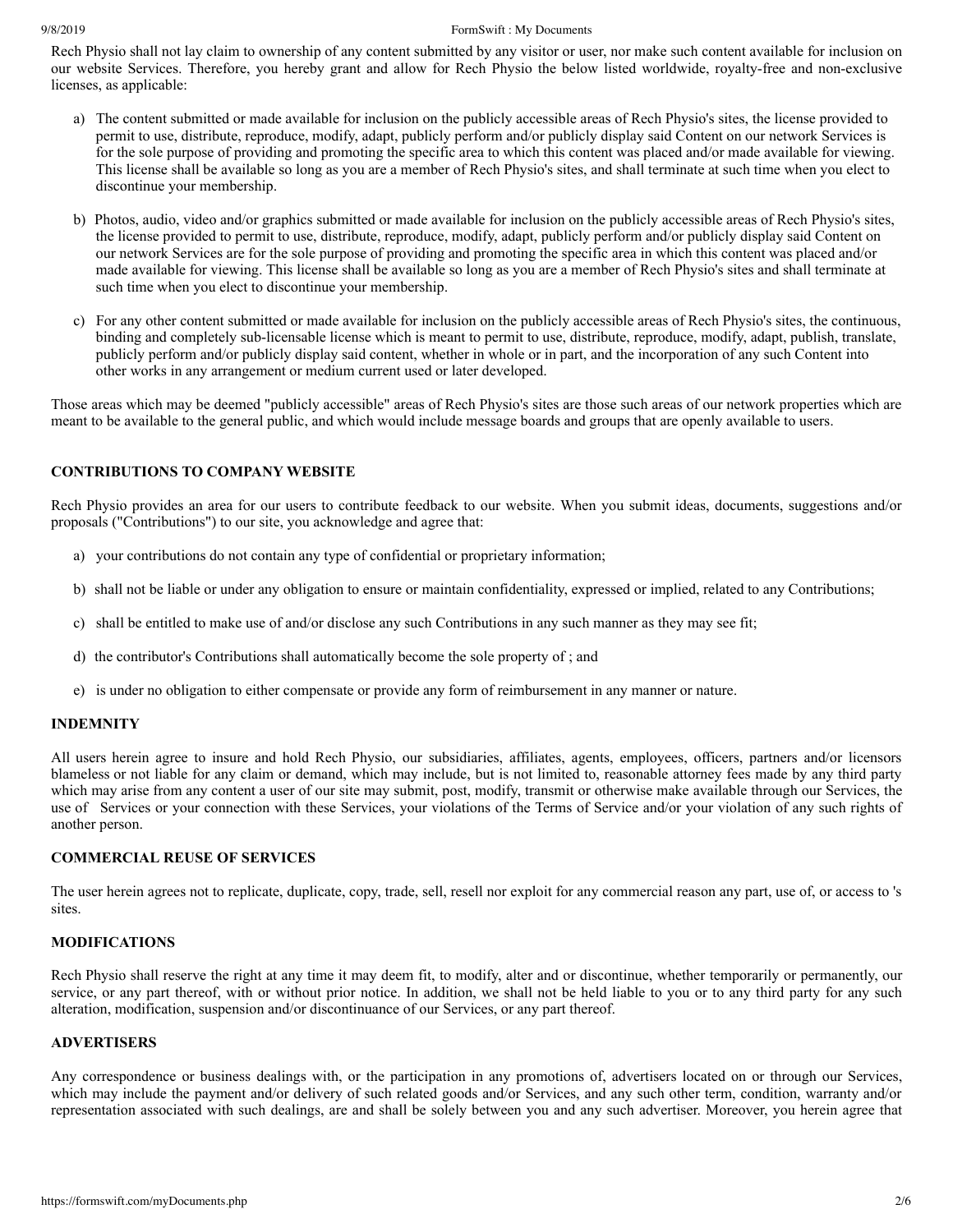Rech Physio shall not be held responsible or liable for any loss or damage of any nature or manner incurred as a direct result of any such dealings or as a result of the presence of such advertisers on our website.

#### **LINKS**

Either Rech Physio or any third parties may provide links to other websites and/or resources. Thus, you acknowledge and agree that we are not responsible for the availability of any such external sites or resources, and as such, we do not endorse nor are we responsible or liable for any content, products, advertising or any other materials, on or available from such third party sites or resources. Furthermore, you acknowledge and agree that Rech Physio shall not be responsible or liable, directly or indirectly, for any such damage or loss which may be a result of, caused or allegedly to be caused by or in connection with the use of or the reliance on any such content, goods or Services made available on or through any such site or resource.

## **PROPRIETARY RIGHTS**

You do hereby acknowledge and agree that Rech Physio's Services and any essential software that may be used in connection with our Services ("Software") shall contain proprietary and confidential material that is protected by applicable intellectual property rights and other laws. Furthermore, you herein acknowledge and agree that any Content which may be contained in any advertisements or information presented by and through our Services or by advertisers is protected by copyrights, trademarks, patents or other proprietary rights and laws. Therefore, except for that which is expressly permitted by applicable law or as authorized by Rech Physio or such applicable licensor, you agree not to alter, modify, lease, rent, loan, sell, distribute, transmit, broadcast, publicly perform and/or created any plagiaristic works which are based on Rech Physio Services (e.g. Content or Software), in whole or part.

Rech Physio herein has granted you personal, non-transferable and non-exclusive rights and/or license to make use of the object code or our Software on a single computer, as long as you do not, and shall not, allow any third party to duplicate, alter, modify, create or plagiarize work from, reverse engineer, reverse assemble or otherwise make an attempt to locate or discern any source code, sell, assign, sublicense, grant a security interest in and/or otherwise transfer any such right in the Software. Furthermore, you do herein agree not to alter or change the Software in any manner, nature or form, and as such, not to use any modified versions of the Software, including and without limitation, for the purpose of obtaining unauthorized access to our Services. Lastly, you also agree not to access or attempt to access our Services through any means other than through the interface which is provided by Rech Physio for use in accessing our Services.

## **WARRANTY DISCLAIMERS**

YOU HEREIN EXPRESSLY ACKNOWLEDGE AND AGREE THAT:

- a) THE USE OF RECH PHYSIO SERVICES AND SOFTWARE ARE AT THE SOLE RISK BY YOU. OUR SERVICES AND SOFTWARE SHALL BE PROVIDED ON AN "AS IS" AND/OR "AS AVAILABLE" BASIS. RECH PHYSIO AND OUR SUBSIDIARIES, AFFILIATES, OFFICERS, EMPLOYEES, AGENTS, PARTNERS AND LICENSORS EXPRESSLY DISCLAIM ANY AND ALL WARRANTIES OF ANY KIND WHETHER EXPRESSED OR IMPLIED, INCLUDING, BUT NOT LIMITED TO ANY IMPLIED WARRANTIES OF TITLE, MERCHANTABILITY, FITNESS FOR A PARTICULAR PURPOSE AND NON-INFRINGEMENT.
- b) RECH PHYSIO AND OUR SUBSIDIARIES, OFFICERS, EMPLOYEES, AGENTS, PARTNERS AND LICENSORS MAKE NO SUCH WARRANTIES THAT (i) RECH PHYSIO SERVICES OR SOFTWARE WILL MEET YOUR REQUIREMENTS; (ii) RECH PHYSIO SERVICES OR SOFTWARE SHALL BE UNINTERRUPTED, TIMELY, SECURE OR ERROR-FREE; (iii) THAT SUCH RESULTS WHICH MAY BE OBTAINED FROM THE USE OF THE RECH PHYSIO SERVICES OR SOFTWARE WILL BE ACCURATE OR RELIABLE; (iv) QUALITY OF ANY PRODUCTS, SERVICES, ANY INFORMATION OR OTHER MATERIAL WHICH MAY BE PURCHASED OR OBTAINED BY YOU THROUGH OUR SERVICES OR SOFTWARE WILL MEET YOUR EXPECTATIONS; AND (v) THAT ANY SUCH ERRORS CONTAINED IN THE SOFTWARE SHALL BE CORRECTED.
- c) ANY INFORMATION OR MATERIAL DOWNLOADED OR OTHERWISE OBTAINED BY WAY OF RECH PHYSIO SERVICES OR SOFTWARE SHALL BE ACCESSED BY YOUR SOLE DISCRETION AND SOLE RISK, AND AS SUCH YOU SHALL BE SOLELY RESPONSIBLE FOR AND HEREBY WAIVE ANY AND ALL CLAIMS AND CAUSES OF ACTION WITH RESPECT TO ANY DAMAGE TO YOUR COMPUTER AND/OR INTERNET ACCESS, DOWNLOADING AND/OR DISPLAYING, OR FOR ANY LOSS OF DATA THAT COULD RESULT FROM THE DOWNLOAD OF ANY SUCH INFORMATION OR MATERIAL.
- d) NO ADVICE AND/OR INFORMATION, DESPITE WHETHER WRITTEN OR ORAL, THAT MAY BE OBTAINED BY YOU FROM RECH PHYSIO OR BY WAY OF OR FROM OUR SERVICES OR SOFTWARE SHALL CREATE ANY WARRANTY NOT EXPRESSLY STATED IN THE TOS.
- e) A SMALL PERCENTAGE OF SOME USERS MAY EXPERIENCE SOME DEGREE OF EPILEPTIC SEIZURE WHEN EXPOSED TO CERTAIN LIGHT PATTERNS OR BACKGROUNDS THAT MAY BE CONTAINED ON A COMPUTER SCREEN OR WHILE USING OUR SERVICES. CERTAIN CONDITIONS MAY INDUCE A PREVIOUSLY UNKNOWN CONDITION OR UNDETECTED EPILEPTIC SYMPTOM IN USERS WHO HAVE SHOWN NO HISTORY OF ANY PRIOR SEIZURE OR EPILEPSY. SHOULD YOU, ANYONE YOU KNOW OR ANYONE IN YOUR FAMILY HAVE AN EPILEPTIC CONDITION,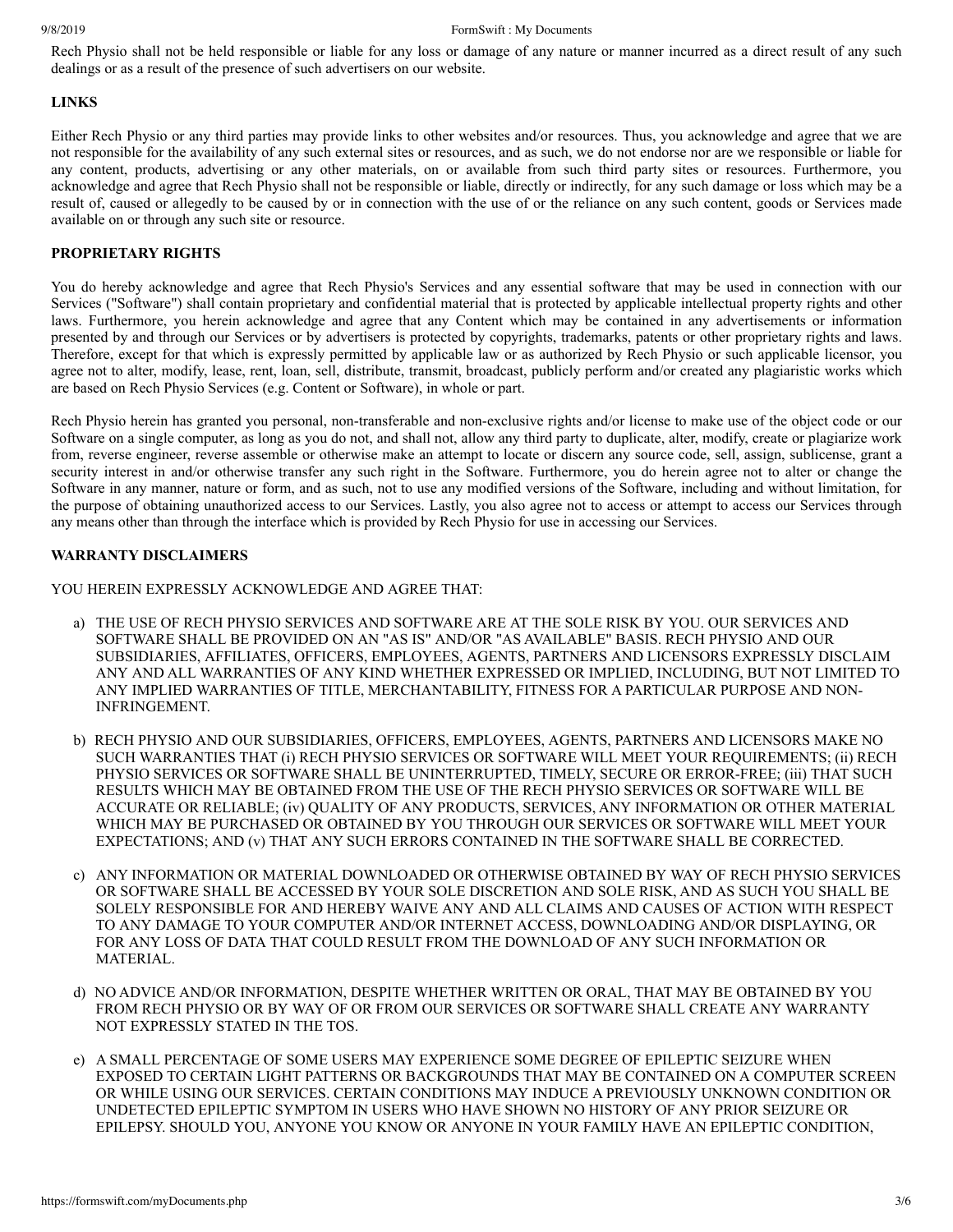PLEASE CONSULT A PHYSICIAN IF YOU EXPERIENCE ANY OF THE FOLLOWING SYMPTOMS WHILE USING OUR SERVICES: DIZZINESS, ALTERED VISION, EYE OR MUSCLE TWITCHES, LOSS OF AWARENESS, DISORIENTATION, ANY INVOLUNTARY MOVEMENT, OR CONVULSIONS.

### **LIMITATION OF LIABILITY**

YOU EXPLICITLY ACKNOWLEDGE, UNDERSTAND AND AGREE THAT RECH PHYSIO AND OUR SUBSIDIARIES, AFFILIATES, OFFICERS, EMPLOYEES, AGENTS, PARTNERS AND LICENSORS SHALL NOT BE LIABLE TO YOU FOR ANY PUNITIVE, INDIRECT, INCIDENTAL, SPECIAL, CONSEQUENTIAL OR EXEMPLARY DAMAGES, INCLUDING, BUT NOT LIMITED TO, DAMAGES WHICH MAY BE RELATED TO THE LOSS OF ANY PROFITS, GOODWILL, USE, DATA AND/OR OTHER INTANGIBLE LOSSES, EVEN THOUGH WE MAY HAVE BEEN ADVISED OF SUCH POSSIBILITY THAT SAID DAMAGES MAY OCCUR, AND RESULT FROM:

- a) THE USE OR INABILITY TO USE OUR SERVICE;
- b) THE COST OF PROCURING SUBSTITUTE GOODS AND SERVICES;
- c) UNAUTHORIZED ACCESS TO OR THE ALTERATION OF YOUR TRANSMISSIONS AND/OR DATA;
- d) STATEMENTS OR CONDUCT OF ANY SUCH THIRD PARTY ON OUR SERVICE;
- e) AND ANY OTHER MATTER WHICH MAY BE RELATED TO OUR SERVICE.

#### **RELEASE**

In the event you have a dispute, you agree to release Rech Physio (and its officers, directors, employees, agents, parent subsidiaries, affiliates, co-branders, partners and any other third parties) from claims, demands and damages (actual and consequential) of every kind and nature, known and unknown, suspected or unsuspected, disclosed and undisclosed, arising out of or in any way connected to such dispute.

## **SPECIAL ADMONITION RELATED TO FINANCIAL MATTERS**

Should you intend to create or to join any service, receive or request any such news, messages, alerts or other information from our Services concerning companies, stock quotes, investments or securities, please review the above Sections Warranty Disclaimers and Limitations of Liability again. In addition, for this particular type of information, the phrase "Let the investor beware" is appropriate. Rech Physio's content is provided primarily for informational purposes, and no content that shall be provided or included in our Services is intended for trading or investing purposes. Rech Physio and our licensors shall not be responsible or liable for the accuracy, usefulness or availability of any information transmitted and/or made available by way of our Services, and shall not be responsible or liable for any trading and/or investment decisions based on any such information.

#### **EXCLUSION AND LIMITATIONS**

THERE ARE SOME JURISDICTIONS WHICH DO NOT ALLOW THE EXCLUSION OF CERTAIN WARRANTIES OR THE LIMITATION OF EXCLUSION OF LIABILITY FOR INCIDENTAL OR CONSEQUENTIAL DAMAGES. THEREFORE, SOME OF THE ABOVE LIMITATIONS OF SECTIONS WARRANTY DISCLAIMERS AND LIMITATION OF LIABILITY MAY NOT APPLY TO YOU.

#### **THIRD PARTY BENEFICIARIES**

You herein acknowledge, understand and agree, unless otherwise expressly provided in this TOS, that there shall be no third-party beneficiaries to this agreement.

#### **NOTICE**

Rech Physio may furnish you with notices, including those with regards to any changes to the TOS, including but not limited to email, regular mail, MMS or SMS, text messaging, postings on our website Services, or other reasonable means currently known or any which may be herein after developed. Any such notices may not be received if you violate any aspects of the TOS by accessing our Services in an unauthorized manner. Your acceptance of this TOS constitutes your agreement that you are deemed to have received any and all notices that would have been delivered had you accessed our Services in an authorized manner.

#### **TRADEMARK INFORMATION**

You herein acknowledge, understand and agree that all of the Rech Physio trademarks, copyright, trade name, service marks, and other Rech Physio logos and any brand features, and/or product and service names are trademarks and as such, are and shall remain the property of Rech Physio. You herein agree not to display and/or use in any manner the Rech Physio logo or marks without obtaining Rech Physio's prior written consent.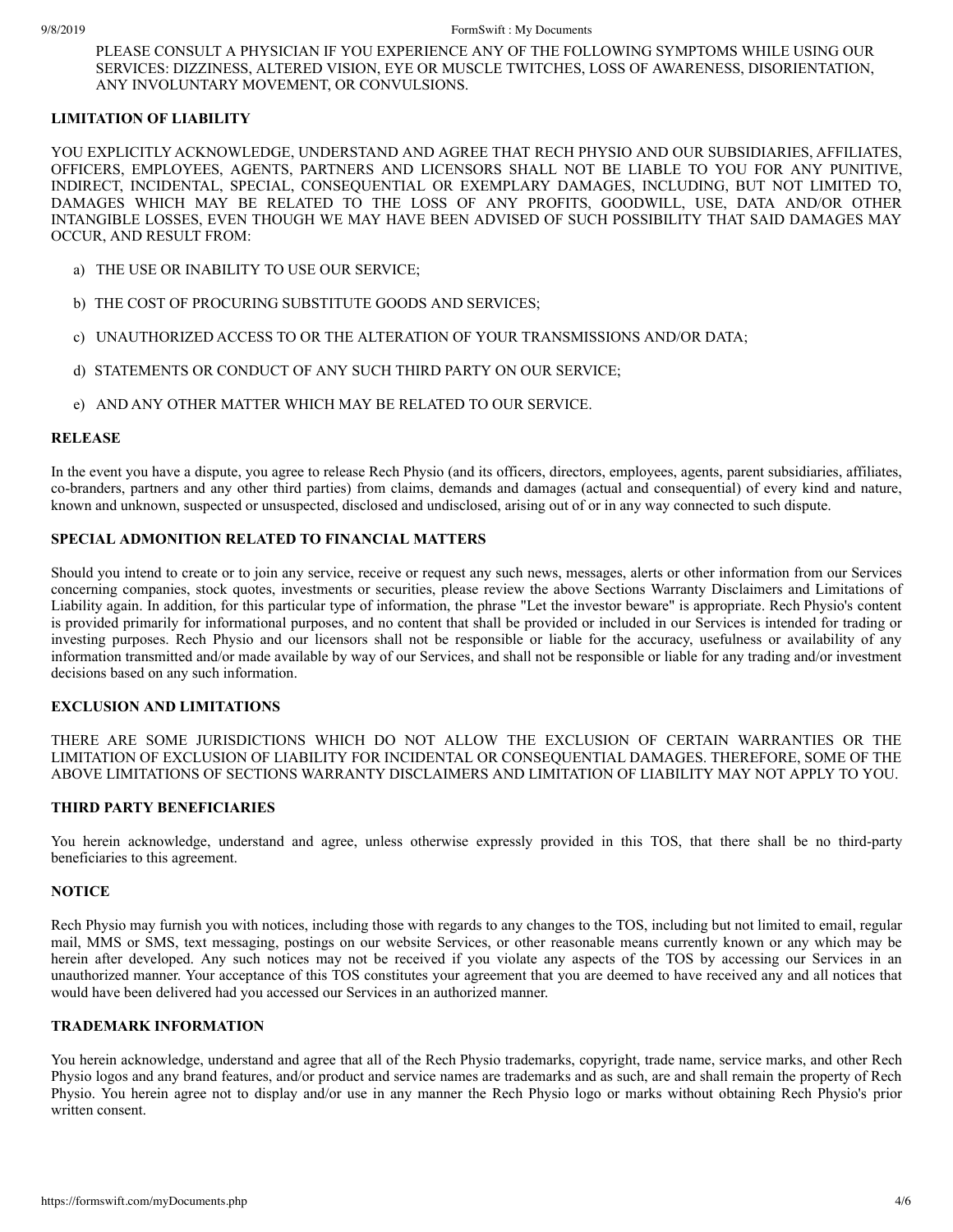## **COPYRIGHT OR INTELLECTUAL PROPERTY INFRINGEMENT CLAIMS NOTICE & PROCEDURES**

Rech Physio will always respect the intellectual property of others, and we ask that all of our users do the same. With regards to appropriate circumstances and at its sole discretion, Rech Physio may disable and/or terminate the accounts of any user who violates our TOS and/or infringes the rights of others. If you feel that your work has been duplicated in such a way that would constitute copyright infringement, or if you believe your intellectual property rights have been otherwise violated, you should provide to us the following information:

- a) The electronic or the physical signature of the individual that is authorized on behalf of the owner of the copyright or other intellectual property interest;
- b) A description of the copyrighted work or other intellectual property that you believe has been infringed upon;
- c) A description of the location of the site which you allege has been infringing upon your work;
- d) Your physical address, telephone number, and email address;
- e) A statement, in which you state that the alleged and disputed use of your work is not authorized by the copyright owner, its agents or the law;
- f) And finally, a statement, made under penalty of perjury, that the aforementioned information in your notice is truthful and accurate, and that you are the copyright or intellectual property owner, representative or agent authorized to act on the copyright or intellectual property owner's behalf.

The Rech Physio Agent for notice of claims of copyright or other intellectual property infringement can be contacted as follows:

Mailing Address: Rech Physio Attn: Copyright Agent 1428 Howard Pl Grand Island, Nebraska 68803

Telephone: 402-641-3176 Email: nick@rech.physio

#### **CLOSED CAPTIONING**

BE IT KNOWN, that Rech Physio complies with all applicable Federal Communications Commission rules and regulations regarding the closed captioning of video content. For more information, please visit our website at www.rech.physio.

#### **GENERAL INFORMATION**

#### ENTIRE AGREEMENT

This TOS constitutes the entire agreement between you and Rech Physio and shall govern the use of our Services, superseding any prior version of this TOS between you and us with respect to Rech Physio Services. You may also be subject to additional terms and conditions that may apply when you use or purchase certain other Rech Physio Services, affiliate Services, third-party content or third-party software.

#### CHOICE OF LAW AND FORUM

It is at the mutual agreement of both you and Rech Physio with regard to the TOS that the relationship between the parties shall be governed by the laws of the state of Nebraska without regard to its conflict of law provisions and that any and all claims, causes of action and/or disputes, arising out of or relating to the TOS, or the relationship between you and Rech Physio, shall be filed within the courts having jurisdiction within the County of Hall, Nebraska or the U.S. District Court located in said state. You and Rech Physio agree to submit to the jurisdiction of the courts as previously mentioned, and agree to waive any and all objections to the exercise of jurisdiction over the parties by such courts and to venue in such courts.

#### WAIVER AND SEVERABILITY OF TERMS

At any time, should Rech Physio fail to exercise or enforce any right or provision of the TOS, such failure shall not constitute a waiver of such right or provision. If any provision of this TOS is found by a court of competent jurisdiction to be invalid, the parties nevertheless agree that the court should endeavor to give effect to the parties' intentions as reflected in the provision, and the other provisions of the TOS remain in full force and effect.

## STATUTE OF LIMITATIONS

You acknowledge, understand and agree that regardless of any statute or law to the contrary, any claim or action arising out of or related to the use of our Services or the TOS must be filed within 4 year(s) after said claim or cause of action arose or shall be forever barred.